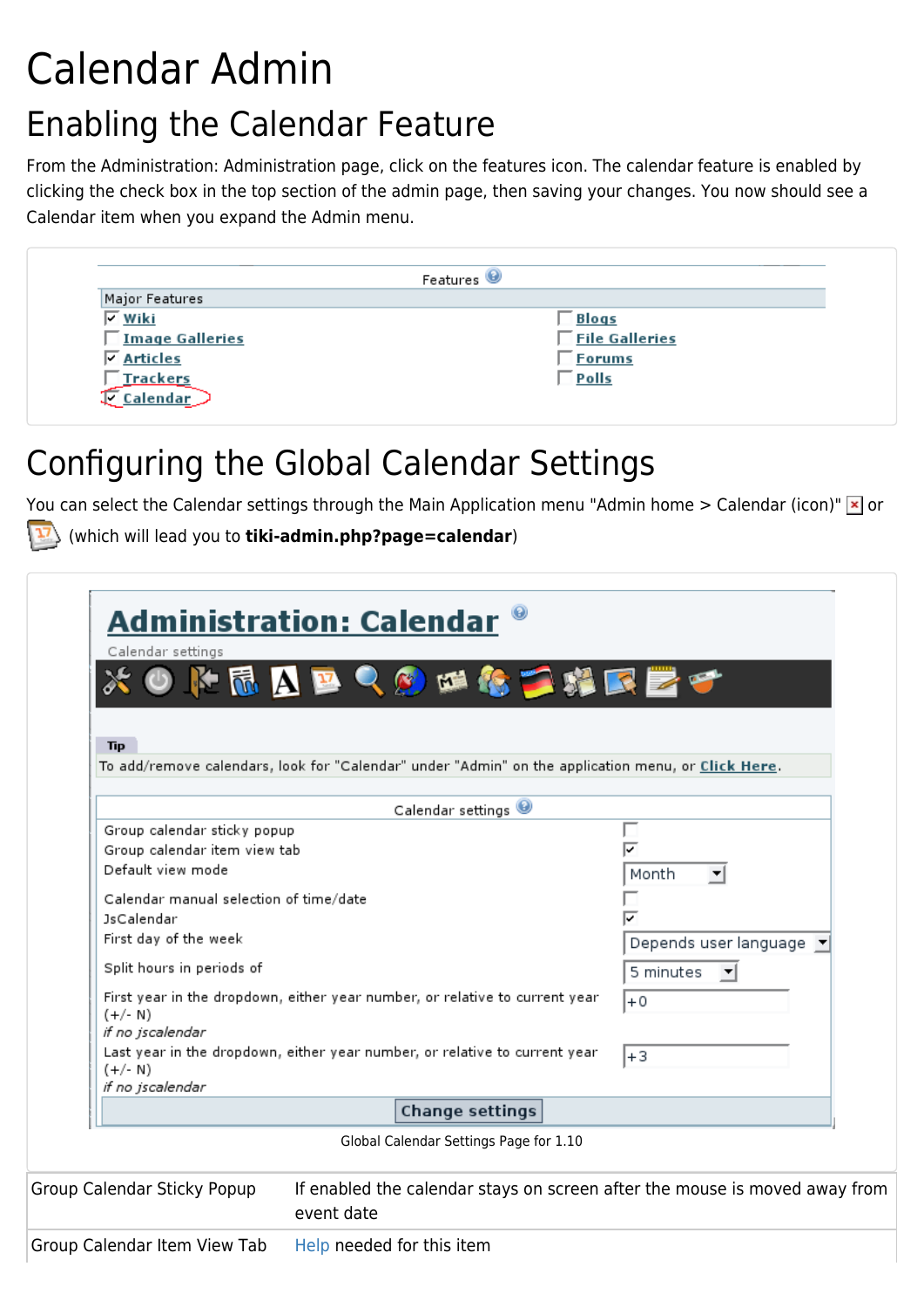| Default View Mode                                | Choose from "Day, Week, Month, Quarter, Semester, Year"                                                                                                                                                                                                               |
|--------------------------------------------------|-----------------------------------------------------------------------------------------------------------------------------------------------------------------------------------------------------------------------------------------------------------------------|
| <b>Calendar Manual Selection of</b><br>time/date | Help needed for this item                                                                                                                                                                                                                                             |
| <b>ISCalendar</b>                                | Use a JavaScript calendar widget for event time/date entry                                                                                                                                                                                                            |
| First Day of the Week                            | Choose from Saturday, Sunday, Monday or set it dependent on the language<br>used                                                                                                                                                                                      |
| Split hours into periods of                      | Choose from 1, 5, 10, 15, and 30 minutes                                                                                                                                                                                                                              |
| First/Last Year in the dropdown                  | Allows the admin to set how many years are shown in the dropdown box for<br>year when entering events. Set it to -1 if you want last year visible, 0 if just<br>want this year visible. Note: These fields are not active if you select<br>Scalendar for event input. |

#### Create or edit calendars

Click on "Admin > Calendar" to go to Calendar Admin (**tiki-admin\_calendars.php**).

There are two sections (tables) to this screen:

| Admin Calendars %<br><b>List of Calendars</b> |    |      |    |          |      |                                                   |    |  |   |
|-----------------------------------------------|----|------|----|----------|------|---------------------------------------------------|----|--|---|
|                                               |    | Find |    |          | find |                                                   |    |  |   |
| ID name                                       |    |      |    |          |      | loc participants cat lang prio subscription perso |    |  |   |
| 13 W-G02-Calendari                            | у. | $-y$ | γ. | D.       | γ.   | <b>n</b>                                          | n. |  | M |
| 12 W-G01-Calendari                            | ٧. | у    | ν. | D.       | γ.   | -n                                                | D. |  | R |
| 11 prova-Calendari                            | ٧. | - y  | ٧  | $\Gamma$ | ٧    | <b>n</b>                                          | n. |  | 瞹 |
| Professorat-Calendari<br>7                    | v  | Y    | ٧  | D.       | ٧    | D.                                                | n. |  | 瞹 |
| 17 LiPUWi-G01-Calendari                       | v  | y    | ٧  | n.       | у    | $\Box$                                            | n. |  | Þ |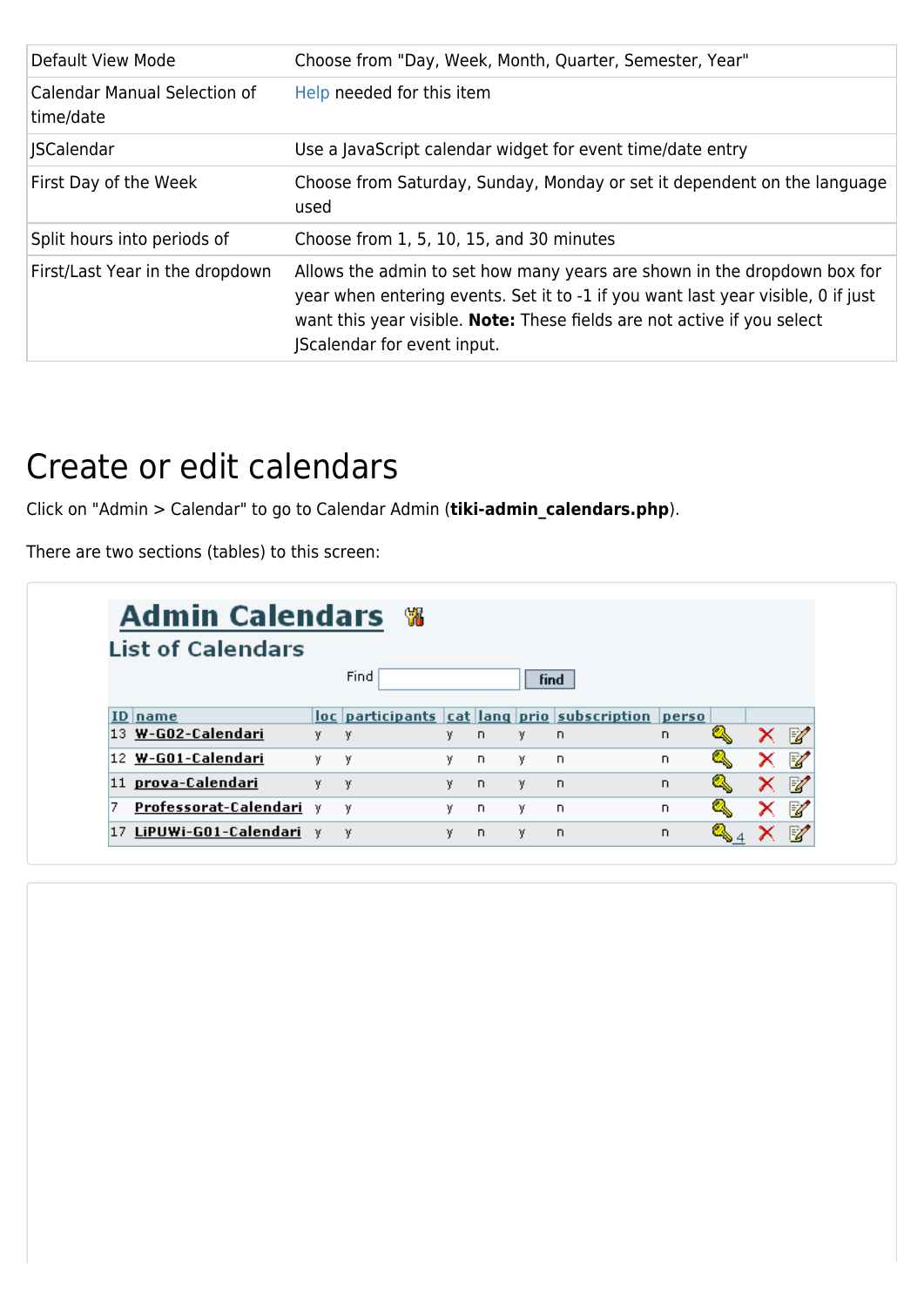| Categorize                | [ show categories   hide categories ] |
|---------------------------|---------------------------------------|
| Name:                     |                                       |
| Description:              |                                       |
|                           |                                       |
|                           |                                       |
|                           |                                       |
|                           |                                       |
| Custom Locations:         | $\checkmark$<br>no.                   |
| Custom Participants:      | $\checkmark$<br>no.                   |
| Custom Categories:        | $\checkmark$<br>no                    |
| Custom Languages:         | $\checkmark$<br>no.                   |
| Custom Subscription List: | $\checkmark$<br>no                    |
| Custom Priorities:        | $\checkmark$<br>no.                   |
| Personal Calendar:        | $\checkmark$<br>no                    |

The following selections enable custom pulldown menus for additional descriptive fields:

- **Custom Locations:**
- **Custom Categories:**

**Please note**: from v6.0 the label "Custom Categories" is changed to "Custom Classifications" to avoid confusion with permission categories.

Other selections control specialized features:

- **Custom Participants:** only a specified list of registered users can use the calendar.
- **Custom Languages:** language selection from pulldown menu of available languages.
- **Custom Priorities:** select priority from 1-9.
- **Personal Calendar:** controls whether only the owner of the calendar will have access to this calendar.

## Assigning permissions

|                                                                                     | Assign permissions to calendar<br>LiPUWi-G01-Calendari       |        |
|-------------------------------------------------------------------------------------|--------------------------------------------------------------|--------|
| <u>back</u>                                                                         | Current permissions for this object:                         |        |
| group                                                                               | permission                                                   | action |
| Anonymous                                                                           | tiki_p_view_calendar                                         | ×      |
| Anonymous                                                                           | tiki_p_view_tiki_calendar                                    | ×      |
| Registered                                                                          | tiki_p_add_events                                            | ×      |
| Registered                                                                          | tiki_p_change_events                                         | ×      |
|                                                                                     | Assign permissions to this object                            |        |
| assign                                                                              | to group:   WSGRPWiki-Teacher<br>tiki p_view_tiki_calendar V | v      |
|                                                                                     | tiki_p_view_tiki_calendar                                    |        |
| tiki_p_view_calendar<br><b>RSS</b><br>tiki p_change_events<br>tiki_p_admin_calendar | Image Galleries RSS File Galleries RSS Forums                |        |
| tiki p_add_events                                                                   |                                                              |        |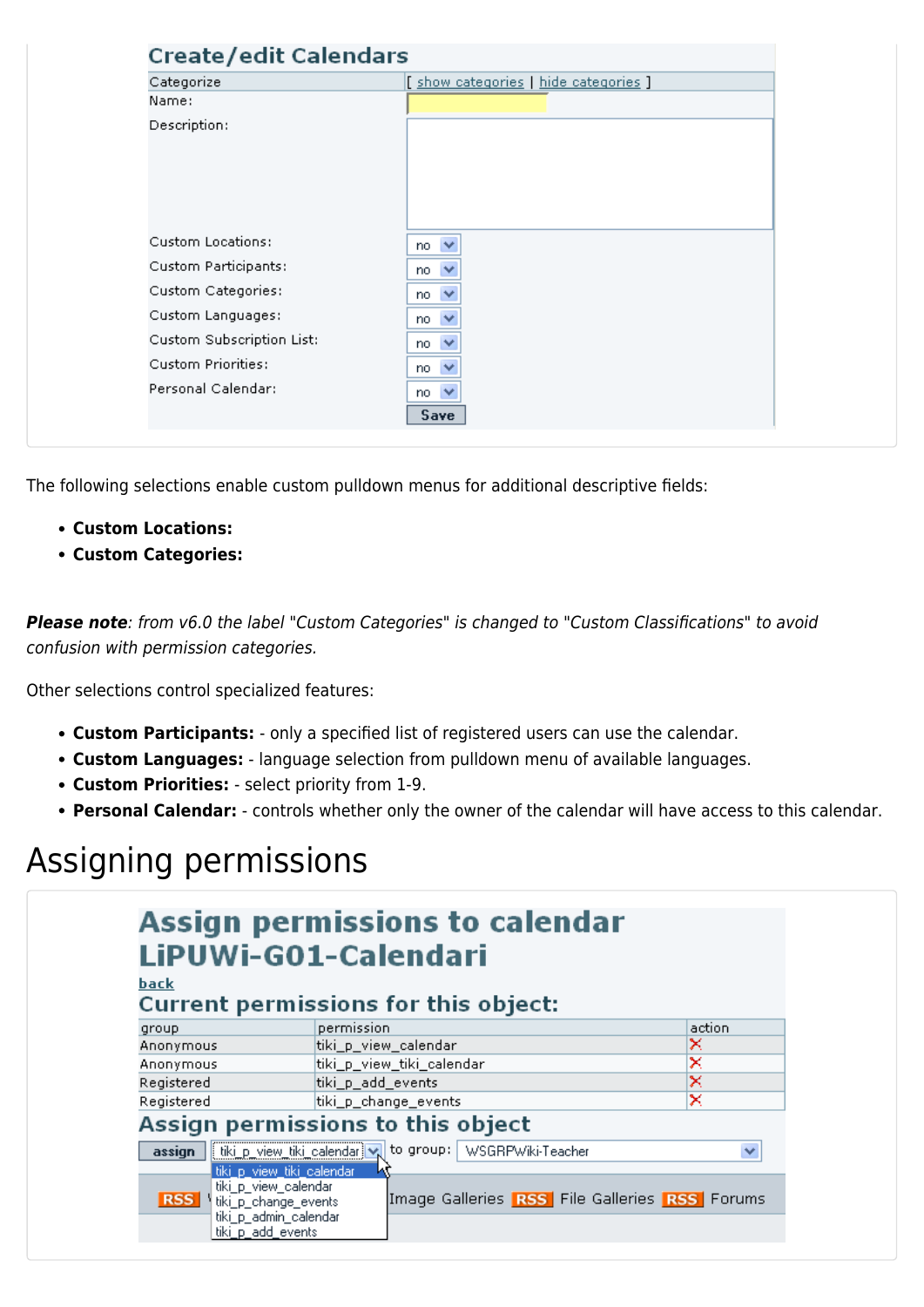## Import a list of events

You can import a list of events in a csv (Comma Separated Values) file, through **tiki-calendar import.php**.



Click to expand

Column names on the first line:

name,description,start date,start time,end date,end time,status,lang,categoryId,locationId,priority,url,categoryId

- subject column name can be used instead of name
- Date format: See<http://php.net/strtotime>

### Personal calendar

The personal calendar is a calendar where an event is only visible by the user that creates it. Physically it is a big unique calendar in the database that contains all the events. An event is displayed only for his creator. A personal calendar has special perms that needs to be reserved to work correctly. The admin can chooose a name for a personal calendar. You can have more than one personal calendar.

### Urls

- the url to add an event directly to an specific calendar is **tiki-calendar edit item.php?calendarId=5**, if 5 is the id of the calendar where you want the event to be stored
- The url to display one calendar is **tiki-calendar.php?calIds=5**, if 5 is the id of the calendar you want to display
- To display more than one calendar **tiki-calendar.php?calIds[]=5&calIds[]=1**, if 5 and 1 are the calendar ids
- To display all the calendars **tiki-calendar.php?allCals=y**
- To display the calendars in mode list **tiki-calendar.php?viewlist=list**

Other value for viewlist is table

To display the calendars in mode list **tiki-calendar.php?viewmode=month**